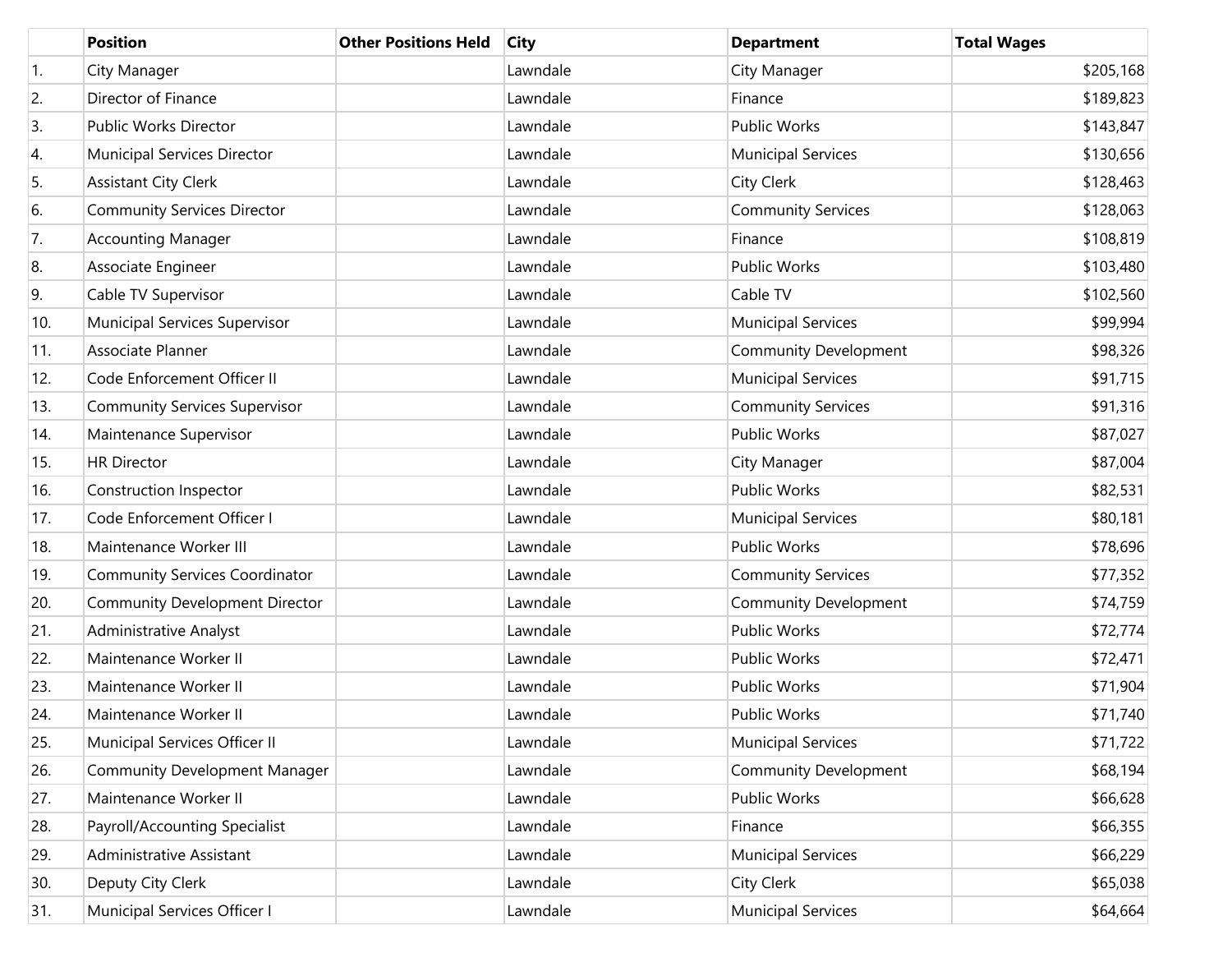| 32. | Administrative Assistant              | Lawndale | <b>Community Development</b> | \$64,369 |
|-----|---------------------------------------|----------|------------------------------|----------|
| 33. | <b>Recreation Coordinator</b>         | Lawndale | <b>Community Services</b>    | \$63,741 |
| 34. | <b>Executive Assistant</b>            | Lawndale | City Manager                 | \$63,065 |
| 35. | <b>Accounting Specialist</b>          | Lawndale | Finance                      | \$62,813 |
| 36. | <b>Accounting Specialist</b>          | Lawndale | Finance                      | \$62,794 |
| 37. | Administrative Assistant              | Lawndale | <b>Public Works</b>          | \$61,484 |
| 38. | Maintenance Worker I                  | Lawndale | <b>Public Works</b>          | \$60,879 |
| 39. | Maintenance Worker I                  | Lawndale | <b>Public Works</b>          | \$60,009 |
| 40. | <b>Transit Operator</b>               | Lawndale | <b>Community Services</b>    | \$59,390 |
| 41. | Maintenance Worker II                 | Lawndale | <b>Public Works</b>          | \$59,273 |
| 42. | Municipal Services Officer II         | Lawndale | <b>Municipal Services</b>    | \$59,000 |
| 43. | Municipal Services Officer I          | Lawndale | <b>Municipal Services</b>    | \$57,454 |
| 44. | Office/Personnel Assistant            | Lawndale | City Manager                 | \$57,377 |
| 45. | Municipal Services Officer I          | Lawndale | <b>Municipal Services</b>    | \$56,328 |
| 46. | Maintenance Worker I                  | Lawndale | <b>Public Works</b>          | \$52,524 |
| 47. | Associate Planner                     | Lawndale | <b>Community Development</b> | \$35,482 |
| 48. | <b>Senior Nutrition Specialist</b>    | Lawndale | <b>Community Services</b>    | \$33,781 |
| 49. | Office Assistant                      | Lawndale | <b>Municipal Services</b>    | \$20,554 |
| 50. | <b>Cable TV Production Assistant</b>  | Lawndale | Cable TV                     | \$20,499 |
| 51. | Municipal Services Officer I          | Lawndale | <b>Municipal Services</b>    | \$19,987 |
| 52. | Council Member                        | Lawndale | <b>City Council</b>          | \$19,481 |
| 53. | Maintenance Worker I                  | Lawndale | <b>Public Works</b>          | \$19,284 |
| 54. | <b>Community Development Director</b> | Lawndale | <b>Community Development</b> | \$18,841 |
| 55. | Council Member                        | Lawndale | <b>City Council</b>          | \$18,549 |
| 56. | Mayor                                 | Lawndale | <b>City Council</b>          | \$16,471 |
| 57. | Office Assistant                      | Lawndale | <b>Public Works</b>          | \$16,399 |
| 58. | Council Member                        | Lawndale | City Council                 | \$16,193 |
| 59. | Delivery Worker                       | Lawndale | <b>Community Services</b>    | \$15,693 |
| 60. | Maintenance Worker I                  | Lawndale | Public Works                 | \$15,298 |
| 61. | Senior Recreation Leader              | Lawndale | <b>Community Services</b>    | \$15,196 |
| 62. | Senior Recreation Leader              | Lawndale | <b>Community Services</b>    | \$15,193 |
| 63. | Senior Recreation Leader              | Lawndale | <b>Community Services</b>    | \$14,589 |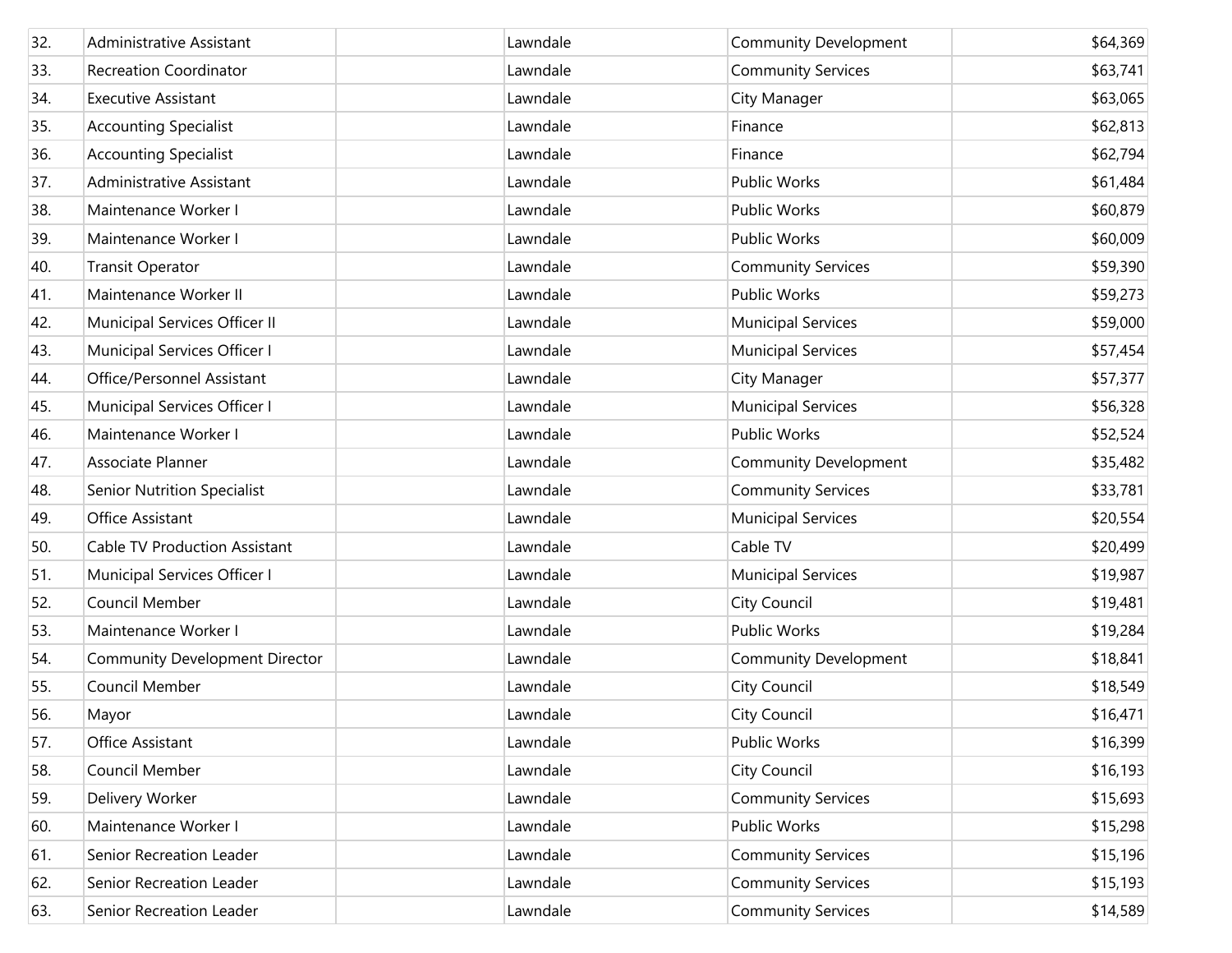| 64. | Senior Recreation Leader                     | Lawndale | <b>Community Services</b> | \$14,533 |
|-----|----------------------------------------------|----------|---------------------------|----------|
| 65. | Office Assistant                             | Lawndale | <b>Community Services</b> | \$14,468 |
| 66. | <b>Cable TV Production Assistant</b>         | Lawndale | Cable TV                  | \$13,502 |
| 67. | Senior Recreation Leader                     | Lawndale | <b>Community Services</b> | \$13,027 |
| 68. | Senior Recreation Leader                     | Lawndale | <b>Community Services</b> | \$12,546 |
| 69. | Senior Recreation Leader                     | Lawndale | <b>Community Services</b> | \$12,255 |
| 70. | <b>Recreation Leader II</b>                  | Lawndale | <b>Community Services</b> | \$11,892 |
| 71. | Code Enforcement Officer I                   | Lawndale | <b>Municipal Services</b> | \$11,733 |
| 72. | Senior Recreation Leader                     | Lawndale | <b>Community Services</b> | \$11,463 |
| 73. | <b>Recreation Leader II</b>                  | Lawndale | <b>Community Services</b> | \$11,384 |
| 74. | <b>Recreation Leader II</b>                  | Lawndale | <b>Community Services</b> | \$11,365 |
| 75. | <b>Emergency Preparedness</b><br>Coordinator | Lawndale | <b>Municipal Services</b> | \$10,722 |
| 76. | <b>Recreation Leader I</b>                   | Lawndale | <b>Community Services</b> | \$10,693 |
| 77. | Senior Recreation Leader                     | Lawndale | <b>Community Services</b> | \$10,534 |
| 78. | Recreation Leader I                          | Lawndale | <b>Community Services</b> | \$10,421 |
| 79. | <b>Recreation Leader I</b>                   | Lawndale | <b>Community Services</b> | \$10,262 |
| 80. | Recreation Leader I                          | Lawndale | <b>Community Services</b> | \$10,193 |
| 81. | <b>Recreation Leader I</b>                   | Lawndale | <b>Community Services</b> | \$10,184 |
| 82. | Recreation Leader I                          | Lawndale | <b>Community Services</b> | \$9,964  |
| 83. | Recreation Leader I                          | Lawndale | <b>Community Services</b> | \$9,867  |
| 84. | <b>Recreation Leader II</b>                  | Lawndale | <b>Community Services</b> | \$9,797  |
| 85. | <b>Recreation Leader II</b>                  | Lawndale | <b>Community Services</b> | \$9,600  |
| 86. | <b>Recreation Leader I</b>                   | Lawndale | <b>Community Services</b> | \$9,597  |
| 87. | <b>Recreation Leader I</b>                   | Lawndale | <b>Community Services</b> | \$9,453  |
| 88. | Recreation Leader I                          | Lawndale | <b>Community Services</b> | \$9,422  |
| 89. | Recreation Leader I                          | Lawndale | <b>Community Services</b> | \$9,391  |
| 90. | Recreation Leader I                          | Lawndale | <b>Community Services</b> | \$9,384  |
| 91. | Recreation Leader II                         | Lawndale | <b>Community Services</b> | \$9,361  |
| 92. | Senior Recreation Leader                     | Lawndale | <b>Community Services</b> | \$9,350  |
| 93. | Recreation Leader I                          | Lawndale | <b>Community Services</b> | \$8,754  |
| 94. | Recreation Leader II                         | Lawndale | <b>Community Services</b> | \$8,623  |